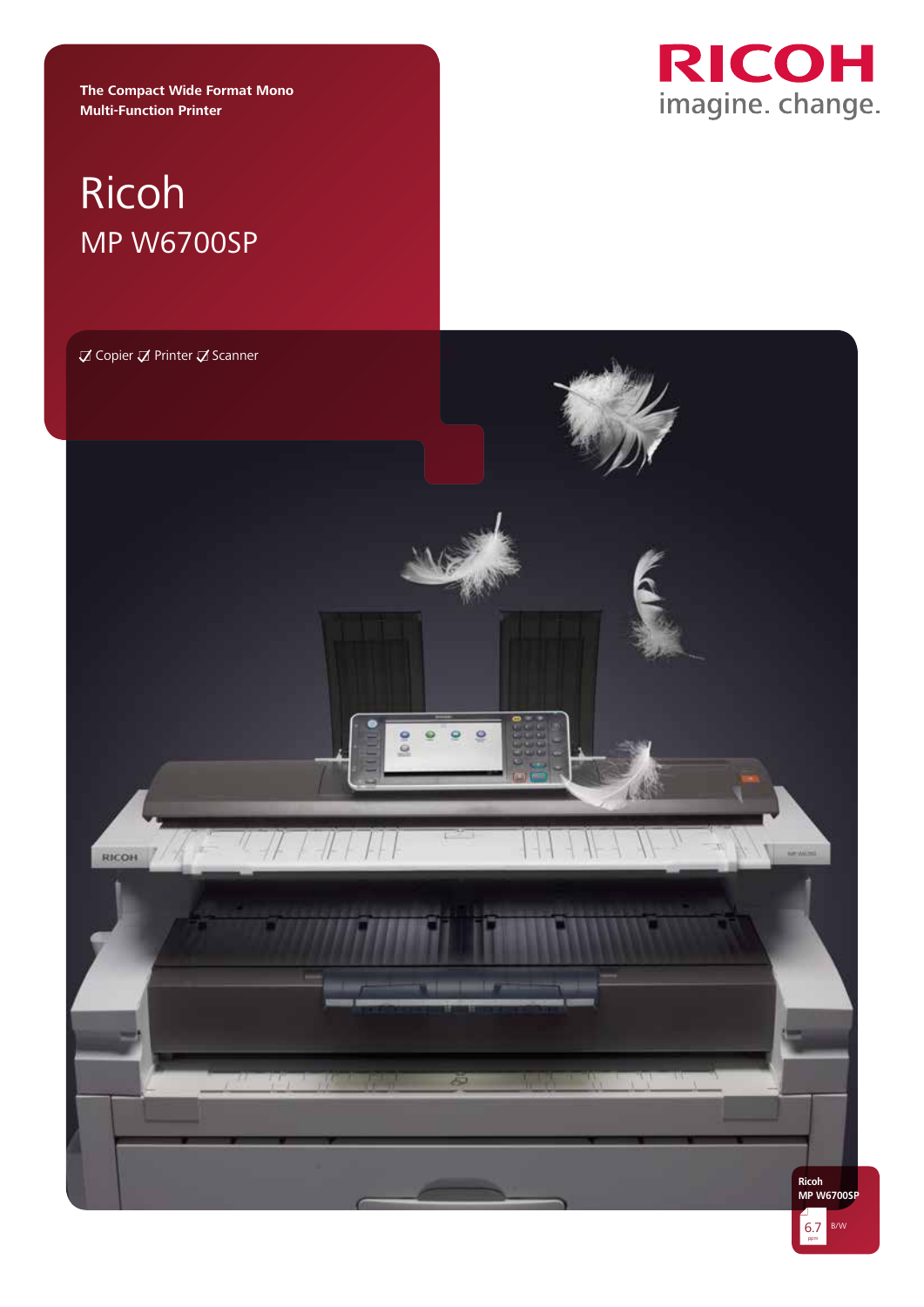**The ultimate light mono printer for low and mid-range users. Want high-speed output, high resolution and high reliability? Then this new digital multi-function monochrome printer has been created for you.** 

The one device enables you to print, copy and scan in colour. You can also archive to improve document security and storage plus quickly and easily retrieve archived documents.

T

utille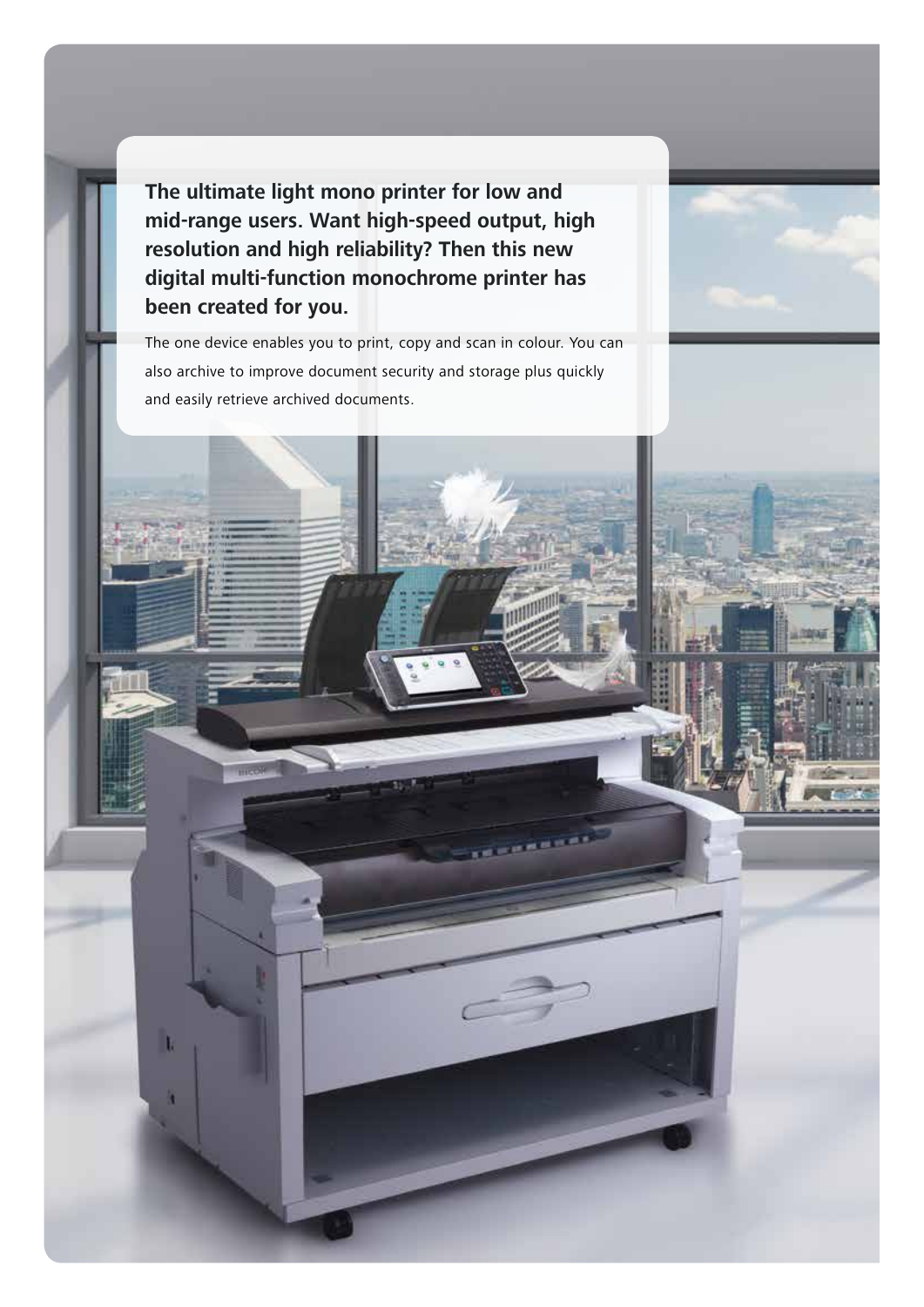

# **Ricoh MP W6700SP**

Big on efficiency, not size

# **High productivity**

#### **High-speed monochrome printing at 6.7 pages/minute (A1 horizontal)**

Warm up time takes 120 seconds from sleep mode to print. Then your first copy sprints out in just 15 seconds with high-speed monochrome printing at 6.7 prints/minutes (A1 horizontal).

## **Colour Scanner**

#### **A real scan-to solution**

Scan to Media and Media to print with features integrated in the one machine. Postscript is also included in Print and Scan. Features include: scan to mail, pdf scanning, batch scanning, Twain scanning, scan to folder, scan to URL, scan to multi media USB/SD.

# **Improved ease of use**

#### **Forget the PC**

Thanks to the new colour wide VGA LCD panel it is easy to configure workflows and set up one-touch shortcuts. While the new USB/SD slot allows data to be directly saved – no PC required.



Limited office space? Our new printer is designed to be compact with full front operation.







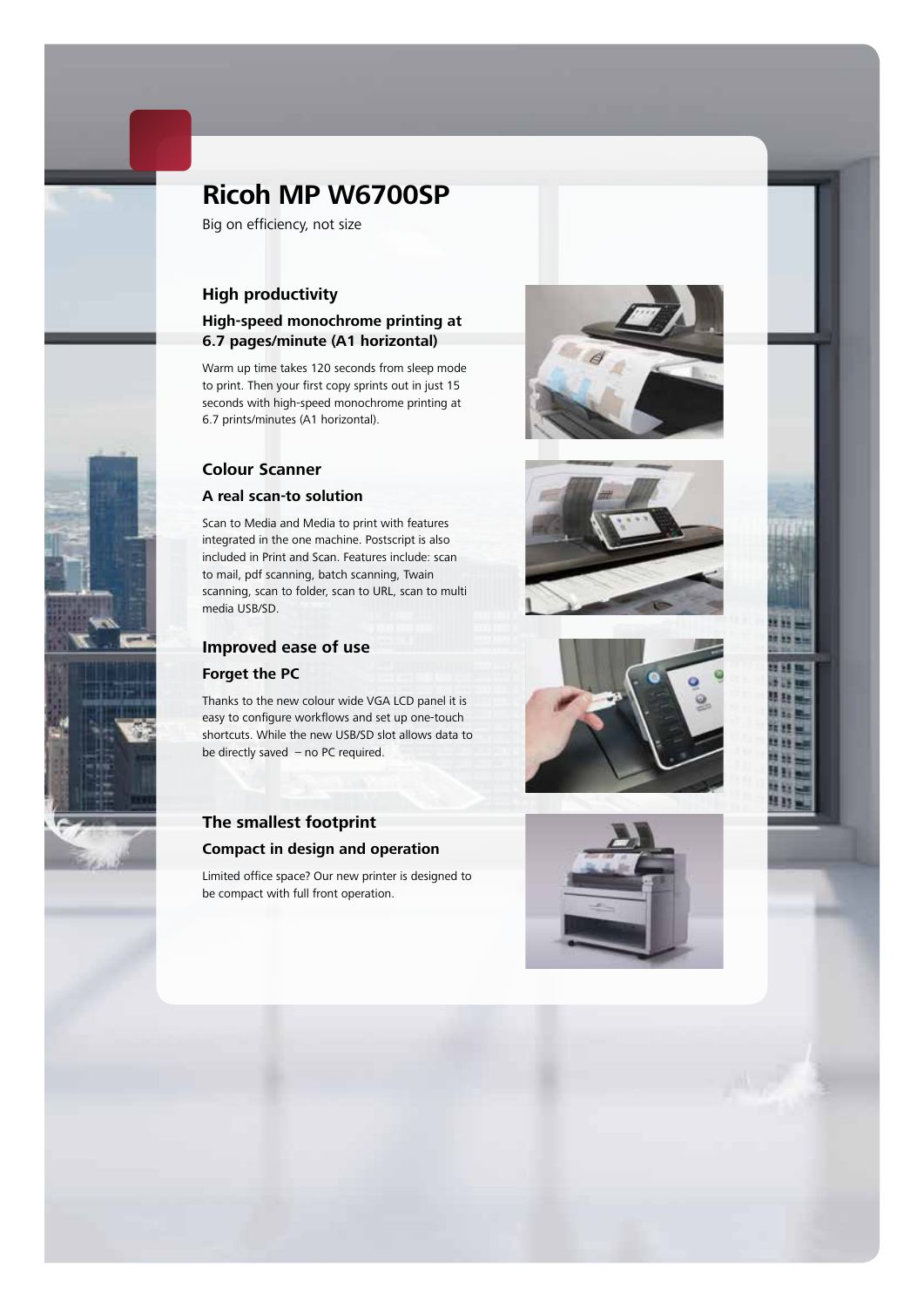# **Benefit from maximum uptime**



### **Increase your productivity**

Enjoy fast monochrome printing at 6.7 prints/minutes (A1 horizontal) and print resolution of 600dpi for superb line accuracy and quality. Colour scan speeds of 26.7mm/s and mono speeds of 80mm/s ensure high productivity. A maximum of 1,683K copies means high reliability too.

### **OCR option (Searchable PDF)**

- New you can add transparent text information on scanned documents
- Electronic search functions enable you to search specific words
- Benefit from 'copy & paste' function like other Office documents
- Speeds up productivity
- Reduces search time





### **Tiltable colour wide LCD operation panel**

- Flexible new 9"colour LCD touch panel
- Intuitive user interface for simplified job programming
- Full-colour thumbnail view and preview
- Great functionality and supports 18 languages
- Easy jam clearance and handling of paper tray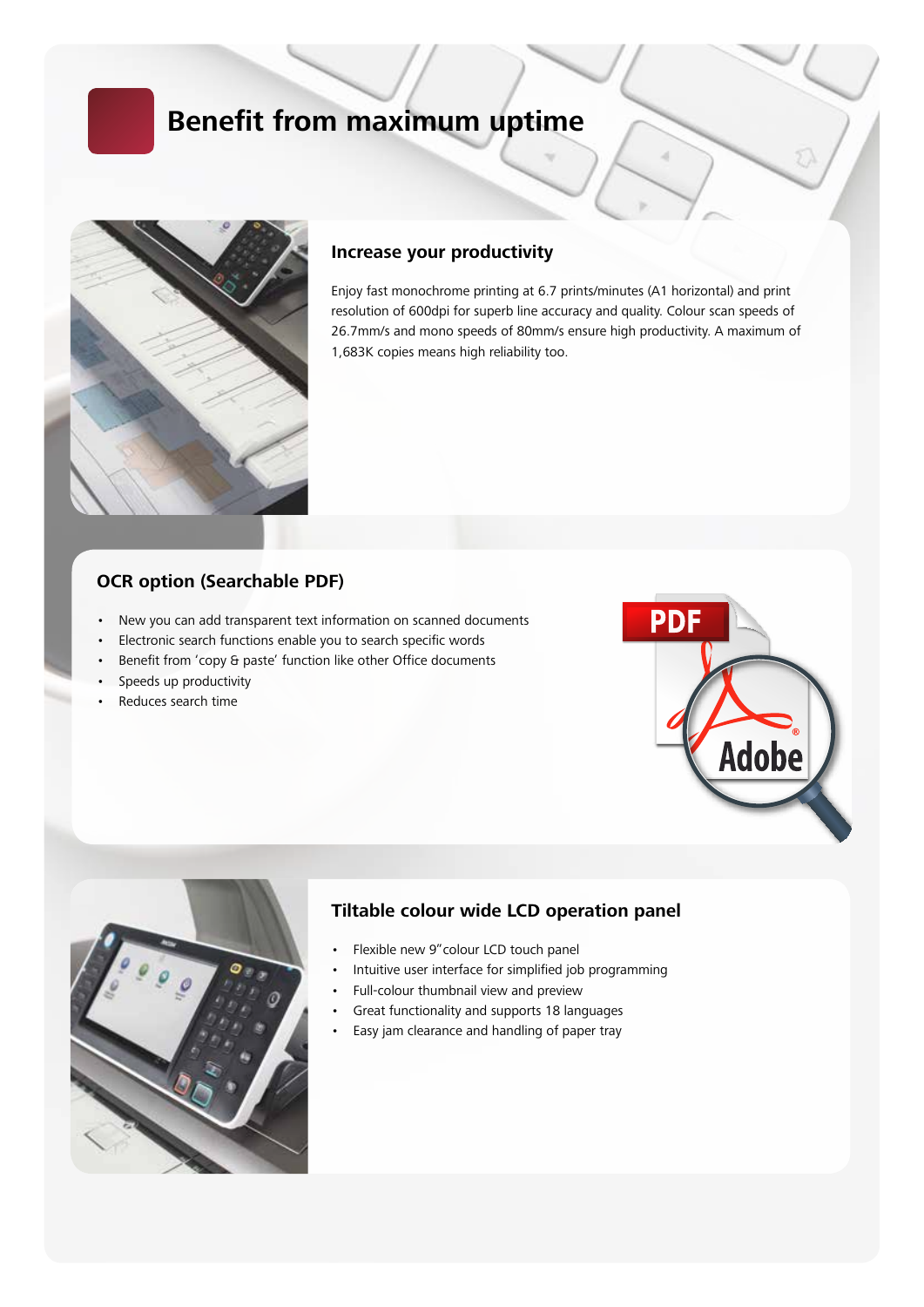# **Designed for outstanding usability**



## **New enhanced controller**

Want to streamline your digital wide-format workflow and deliver consistently high throughput? The new enhanced controller ensures that you get just what you need along with full network connectivity.

# **Flexible layout**

Stack capacity can be increased to include A0 size as well as automatic folder and stackers for the most efficient layout.

- Multi stacker
- Double stacker
- Scanner separation unit
- Cross Folder & Fan folder\*
- Original hanger

\*For On-Line Cross Folder & Fan please contact your Ricoh Sales Representative or Ricoh Dealer for analysis.





# **Solution support**

- Ricoh's Usable Print Utility (PrintCopy tool) allows you to centralise management of vast numbers of references and drawings
- Features include the ability to scan drawings on your Ricoh printer and print them out on a different one or plotter
- @Remote allows monitoring, managing and servicing of your Ricoh printer
- Helps improve workflow, auto meter reading and toner replenishment, to reduce costs and device downtime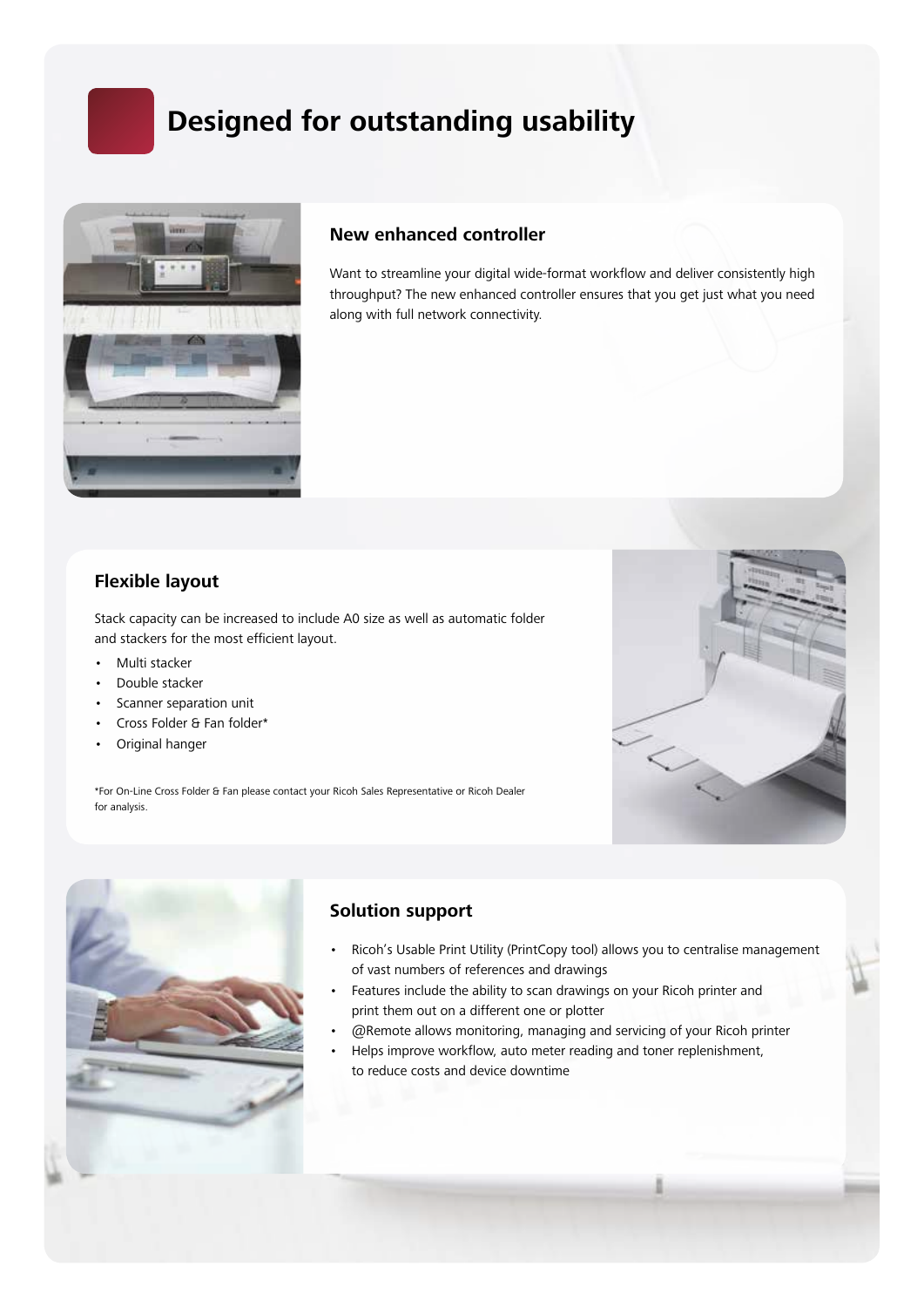# **Benefit from better quality and uptime**



# **Improved print quality**

- New Ricoh technology ensures sharper image quality
- It ensures stable quality output during high volume printing
- Reduced toner dispersal minimises the build up of scum improvement

### **Improved trail edge print ability**

- Unprintable margin only 5mm or less
- No manual adjustment of margins need
- Enhanced synchronised cut capability on Web Print Tool, Printer Driver and PrintCopy tool
- Paper size optimisation enables non-stop operation during high volume printing





# **Paper handling**

The new design features two standard 210 x 914mm paper rolls with a max length of 15,000mm. These are embedded within the mainframe along with the copier, printer and scanner. It means that no printer/scanner/file format options are needed.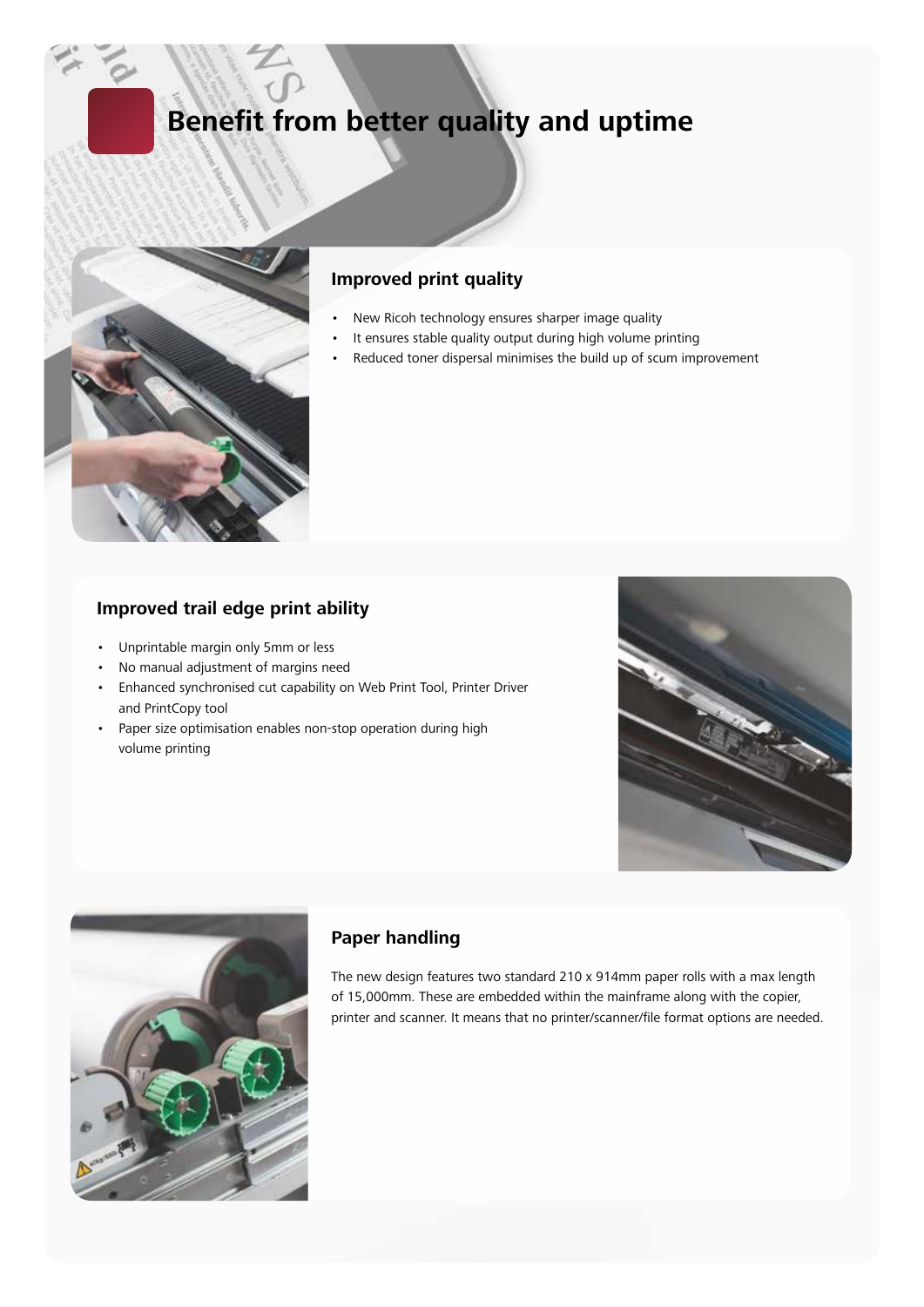



#### **1** Colour LCD Panel

New 9" colour wide VGA operation panel provides improved usability and accessibility. Includes animated guidance in case of a paper jam or need for replacement toner for easier user operation.

#### 2 **Front output**

Added convenience of front output also saves on space.

#### 3 **USB media**

New USB/SD slot supports both Scan to Media and Media to Print. Enables data to be directly saved without the need for a PC.

#### 4 **2 Roll as standard**

Accommodates Copy Shop/Reprographic centre and Technical/Design offices needs with a roll feeder that has 210 - 914mm width.

#### 5 **PS language as standard**

Postscript Lv3 standard with MP W67200SP offer complete software compatability.

#### 6 **OCR option for archiving**

New OCR option is able to improve customer security and save time during digital archiving.